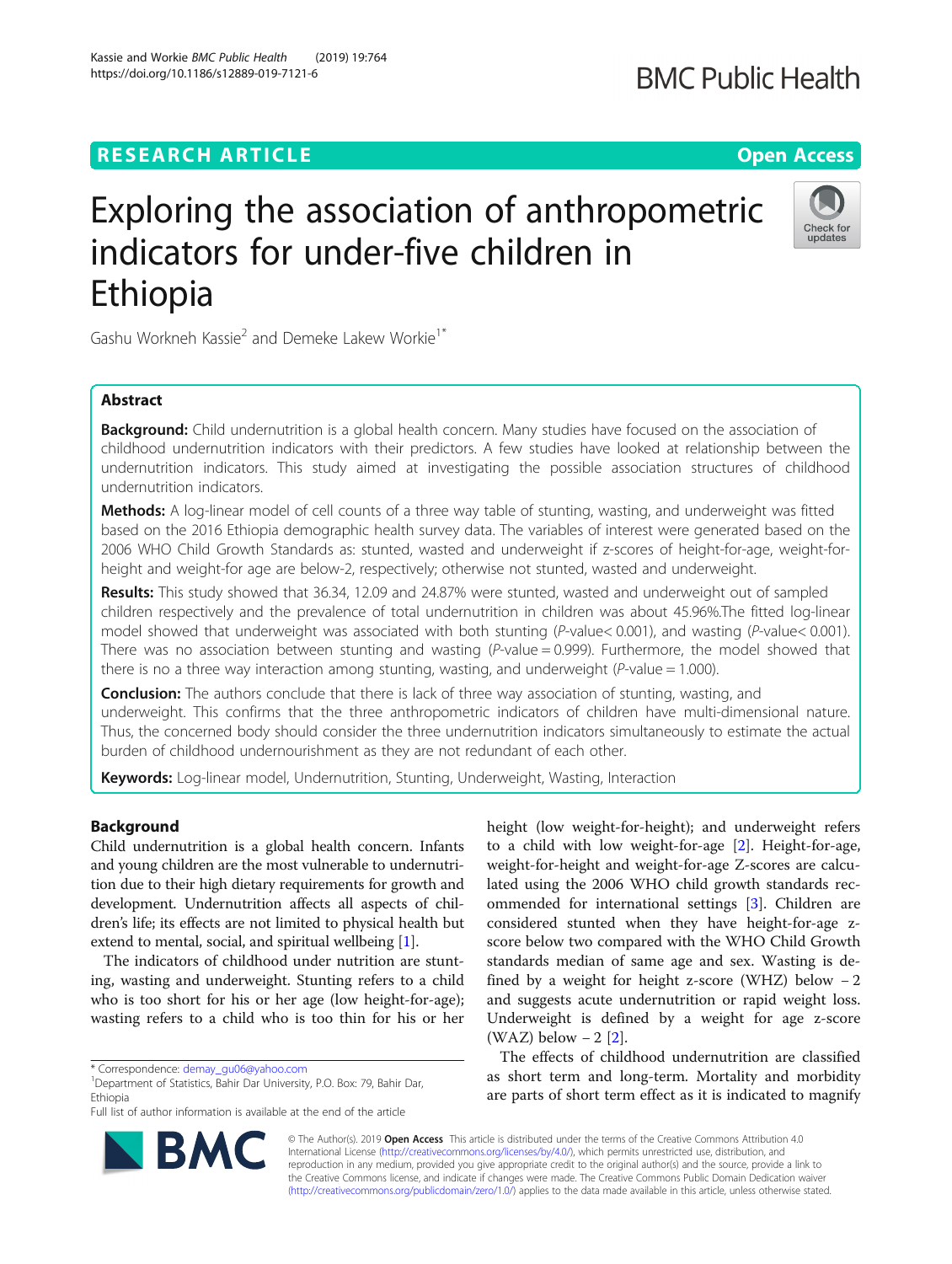the disease status [\[4\]](#page-5-0). The risk of death from childhood illness like pneumonia, diarrhea and malaria is higher for a child who is severely undernourished. The mortality of children under 5 years of age because of undernourishment is around 45%. These usually occur in developing countries [[5\]](#page-5-0). The long-term effects of childhood undernourishment are linked to poor educational outcomes, unhealthy and economically unproductive adult population [\[6](#page-5-0)].

According to 2016 global data, 22.90 and 7.70% of children under 5 years of age are stunted and wasted, respectively [\[2](#page-5-0)]. Out of one third of all undernourished children under 5 years of age are found in Sub-Saharan African countries based to the 2015 MDG report. In this Sub-Saharan Africa, the prevalence of stunting, wasting and underweight for children under 5 years of age are 39%, 10 and 25%, respectively [\[7](#page-5-0), [8\]](#page-5-0). These reports suggest that although undernutrition has been decreased globally, it remains a series problem in Sub-Saharan Africa.

Ethiopia has made solid progress against undernutrition in the past decade, but the country remains an extremely undernourished country. According to 2006 WHO child growth norms, 55.70% of Ethiopian preschool children were stunted in 2000. This declined to 43.4% in 2011 and to 40% in 2014 [\[9](#page-5-0)]. Child wasting is also relatively higher than 10%and child underweight prevalence is around 25% in 2014, down from 41% in 2000 [\[9](#page-5-0)]. Since children are the economic assets to the world and their future development outcomes can be influenced by their nutrition and health status, the mechanism and consequences of undernutrition and health problems need to be understood better. This is true in a country like Ethiopia where undernutrition and health problems are common.

Several studies have assessed determinants of child-hood undernutrition [\[10](#page-5-0)–[12\]](#page-5-0) and have not focused on the association of stunting, wasting and underweight. A few studies tried to explore pair wise association and the three dimension association of stunting, wasting and underweight [\[13](#page-5-0), [14\]](#page-5-0). Exploring the three dimension association is useful to check whether stunting, wasting and underweight have valid multidimensional nature or not. This study aimed at investigating the association of childhood undernutrition indicator variables by applying log-linear model for the three-way table to assess pair wise and three dimension association of undernutrition indicators. The interaction term would be considered to represent possible association [\[15\]](#page-5-0).

## Methods

#### Data source

This study was conducted based on the database that has been compiled as part of the 2016 Ethiopia Demographic and Health Survey (EDHS). It is the fourth

Demographic and Health Survey conducted in Ethiopia [[16\]](#page-5-0). The 2016 EDHS sample was stratified and selected in two stages. Each region was stratified into urban and rural areas. In the first stage, a total of 645 enumeration areas (EAs) were selected with probability proportional to EA size, of which 202 in urban areas and 443 in rural areas. An EA is a geographic area covering on average 181 households. In the second stage of selection, a fixed number of 28 households per enumeration area were selected from the newly created list of household listing using systematic sampling. In all the selected households, height and weight measurements were collected from children age  $0-59$  months [\[16\]](#page-5-0). The data set used in the analysis was Children's Data set which was based on woman and household questionnaires. The analysis was based on children with complete anthropometric and valid age data. The overall number of child records with complete anthropometric and valid age data was 8768.

## Variables

The three anthropometric indicators are measured through z-scores for height-for-age (stunting), weight-for height (wasting) and weight-for-age (underweight) and are defined as:  $Z_i = \frac{AI_i - \mu}{\sigma}$ , where  $AI_{iI}$  is the individual (child) anthropometric indicator, μ and σ refer respectively to median and standard deviation of the reference population [[17\]](#page-5-0).

The variables of interest generated were: stunted  $(0 =$ No if  $HAZ \ge -2$  and  $1 = Yes$  if  $HAZ \le -2$ ), wasted (0 = No if  $WHZ ≥ -2$  and  $1 = Yes$  if  $WHZ < -2$ ), and underweight  $(0 = No$  if  $HAZ \ge -2$  and  $1 = Yes$  if  $HAZ \le -2$ ). The methodology for computing the indicators was based on the 2006 WHO Child Growth Standards [[17](#page-5-0)].

## Statistics analysis

### Log-linear model for the three-way table

A log-linear model is a statistical model for the natural logarithm of the expected frequency. The log-linear models are fitted to see the significant associations based on the cross table. Log-linear models are interpreted as generalized linear models which treat the cells counts as independent observations from the Poisson distribution with corresponding means equal to the expected cell counts. They are useful when all the three factors can be treated as response [[15\]](#page-5-0). Consequently, in this study the three factors (underweight, stunting and wasting) were treated as response and the focus is on their structure of association by fitting  $2^3 + 1 = 9$  log-linear possible models [\[14\]](#page-5-0). Therefore, the nine log-linear models of the mean cell count from the three factors are given bellow.

Note that in the last model of the following table the interactions between wasting and stunting; wasting and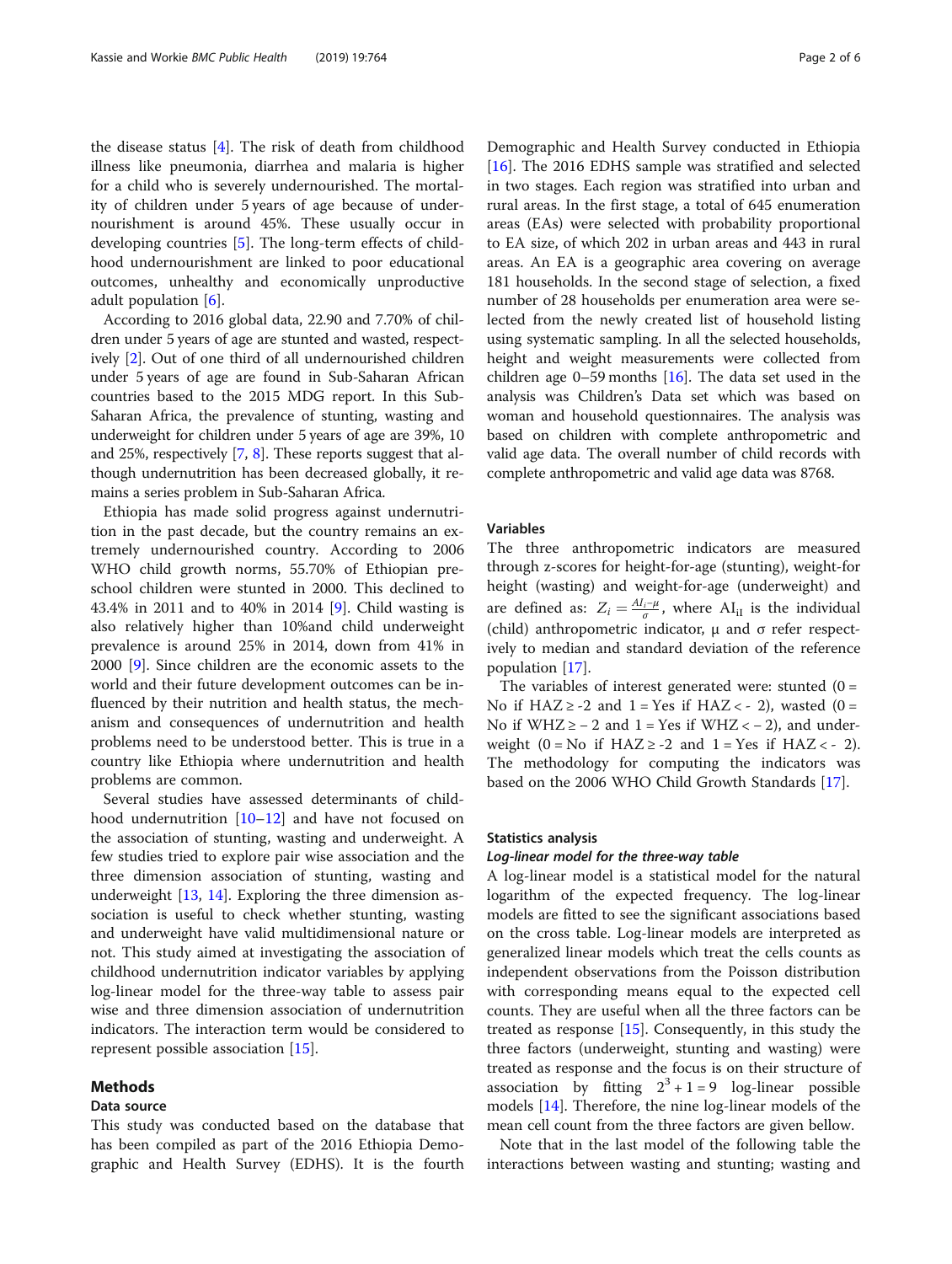underweight; stunting and underweight; wasting, stunting and underweight are included.

Log-linear models are appropriate to test hypotheses about complex interactions, but the parameter estimates are less easily interpreted. Parameter estimates are log odds ratios for associations.

| Model                                                       | Expression                                                                                  | Description                                                                                                                                                                                         |
|-------------------------------------------------------------|---------------------------------------------------------------------------------------------|-----------------------------------------------------------------------------------------------------------------------------------------------------------------------------------------------------|
| Log of<br>mean of<br>cell<br>$counts =$<br>$log(\mu_{ijk})$ | $\lambda + \lambda_i^{\mathcal{W}} + \lambda_i^{\mathcal{U}} + \lambda_k^{\mathcal{S}}$     | Complete<br>independence<br>among the<br>three factors<br>(pair-wise<br>independent).<br>No interaction<br>term is included.                                                                        |
|                                                             | $\lambda + \lambda_i^W + \lambda_i^U + \lambda_k^S + \lambda_{ik}^{WS}$                     | Underweight is<br>partially<br>independent of<br>stunting and<br>wasting. This<br>model contains<br>the interaction<br>between<br>wasting and<br>stunting                                           |
|                                                             | $\lambda + \lambda_i^W + \lambda_i^U + \lambda_k^S + \lambda_{ik}^{US}$                     | Wasting is<br>partially<br>independent of<br>stunting and<br>underweight.<br>This model<br>contains the<br>interaction<br>between<br>underweight<br>and stunting.                                   |
|                                                             | $\lambda + \lambda_i^W + \lambda_i^U + \lambda_k^S + \lambda_{ii}^{UW}$                     | Stunting is<br>partially<br>independent of<br>wasting and<br>underweight.<br>This model<br>contains the<br>interaction<br>between<br>underweight<br>and wasting.                                    |
|                                                             | $\lambda + \lambda_i^W + \lambda_i^U + \lambda_k^S + \lambda_{ik}^{US} + \lambda_{ik}^{WS}$ | Wasting &<br>underweight are<br>conditionally<br>independent of<br>stunting. This<br>model contains<br>the interaction<br>terms between<br>underweight<br>and stunting;<br>stunting and<br>wasting. |
|                                                             | $\lambda + \lambda_i^W + \lambda_i^U + \lambda_k^S + \lambda_{ij}^{WU} + \lambda_{ik}^{WS}$ | Stunting and<br>underweight are<br>conditionally<br>independent of                                                                                                                                  |

## Methods (Continued)

| Model | Expression                                                                                                                            | Description                                                                                                                                                                                               |
|-------|---------------------------------------------------------------------------------------------------------------------------------------|-----------------------------------------------------------------------------------------------------------------------------------------------------------------------------------------------------------|
|       |                                                                                                                                       | wasting. This<br>model contains<br>the interaction<br>terms between<br>wasting and<br>underweight;<br>wasting and<br>stunting.                                                                            |
|       | $\lambda + \lambda_i^W + \lambda_i^U + \lambda_k^S + \lambda_{ii}^{WU} + \lambda_{ik}^{US}$                                           | Stunting &<br>wasting are<br>conditionally<br>independent of<br>underweight.<br>This model<br>contains the<br>interaction<br>terms between<br>wasting and<br>underweight;<br>underweight<br>and stunting. |
|       | $\lambda + \lambda_i^W + \lambda_i^U + \lambda_k^S + \lambda_{ii}^{WU} + \lambda_{ik}^{WS} + \lambda_{ik}^{US}$                       | Homogenous<br>associations<br>(every factor<br>interacts with<br>each other<br>factor, but there<br>is no interaction<br>between all<br>three factors)                                                    |
|       | $\lambda + \lambda_i^W + \lambda_i^U + \lambda_k^S + \lambda_{ii}^{WU} + \lambda_{ik}^{WS} + \lambda_{ik}^{US} + \lambda_{iik}^{WUS}$ | All possible<br>relationships<br>between the<br>factors are<br>included.                                                                                                                                  |

Key: W, U and S represent wasting, underweight and stunting respectively;  $\lambda_i^W$ ,  $\lambda_j^U$ , and  $\lambda_k^S$  are wasting, underweight and stunting effects respectively.

For tables with at least three variables, unsaturated models can include association terms. Then, log-linear models are more commonly used to describe associations through two-factor terms than to describe odds through single-factor terms [[18](#page-5-0)]. Interaction terms correspond to associations among variables.

## Goodness-of-fit tests

The model with terms corresponding to all possible main effects and interactions is called the saturated model. Goodness of fit tests whether the reduced model is significantly worse than the saturated (full) model. The tests using Chi-squared statistic  $(\chi^2)$  and likelihoodratio chi-squared statistic  $(G^2)$  are goodness-of-fit tests of a log-linear model. This Goodness of Fit Tests can be used to select best fitting model. The larger the values of  $G<sup>2</sup>$  and  $\chi<sup>2</sup>$ , the more evidence exists against independence. It is also suggested by other criteria, such as minimizing AIC = − 2(Maximized log likelihood – number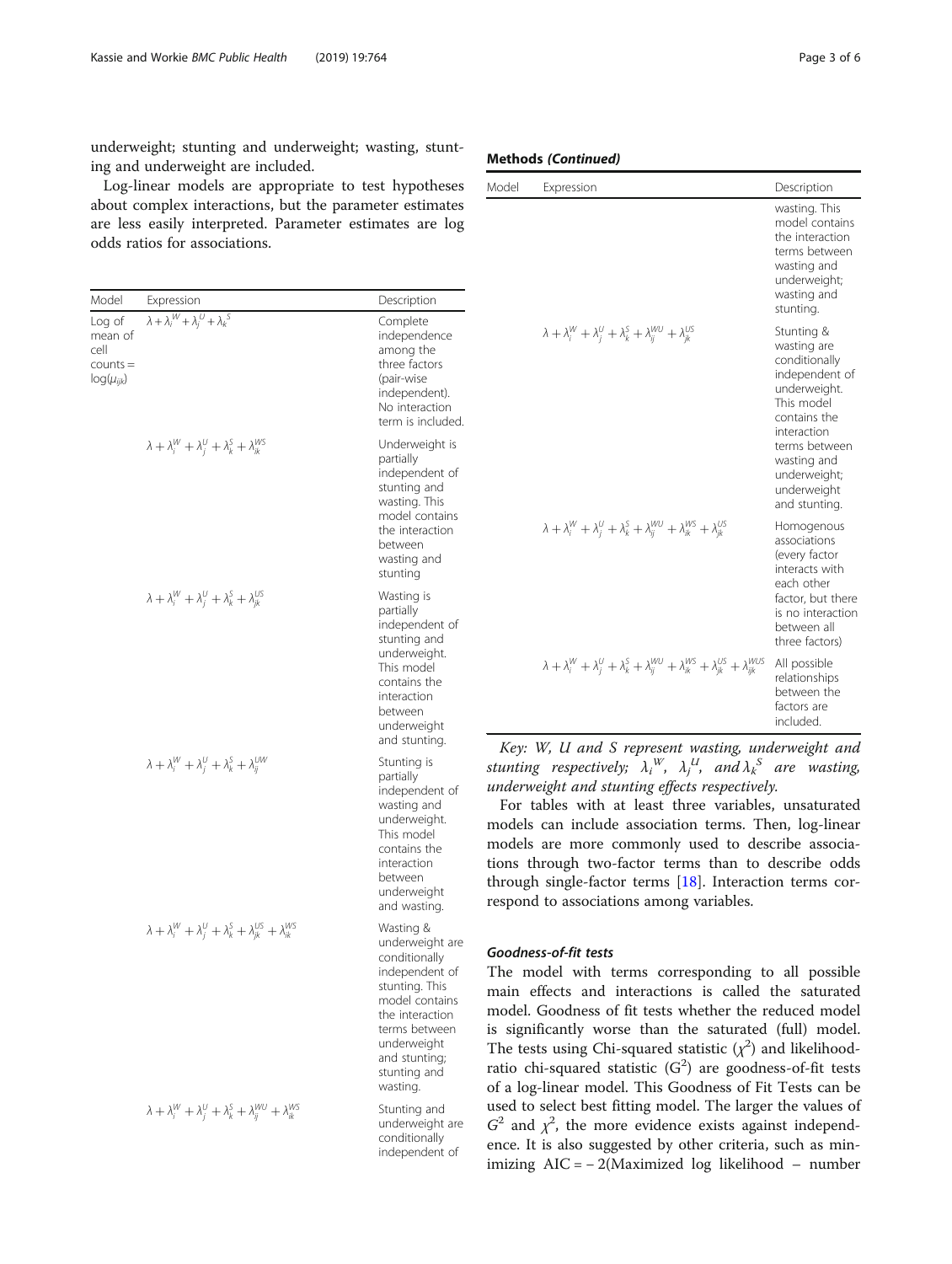Table 1 Cross classification of stunting, wasting and underweight

| Wasted |         |     | Underweight |      | Total |  |
|--------|---------|-----|-------------|------|-------|--|
|        |         |     | <b>No</b>   | Yes  |       |  |
| No     | Stunted | No  | 4738        | 125  | 4863  |  |
|        |         | Yes | 1479        | 1366 | 2845  |  |
| Yes    | Stunted | No  | 370         | 349  | 719   |  |
|        |         | Yes | 0           | 341  | 341   |  |
|        | Total   |     | 6587        | 2181 | 8768  |  |

of parameters in the model) [[18\]](#page-5-0). Data was analyzed using R version 3.5.2 and decision was done based on 0.05 levels of significance.

## Results

Table 1 shows cross tabulation of stunting, wasting and underweight. There were 36.34% stunted, 12.09% wasted and 24.87% were underweight out of sampled children.

Figure 1 revealed that the multiple correspondence analysis of the three indicators of child undernutrition. There is no association between wasting and stunting as they are in the first and fourth quadrants. Whereas, underweight is located on the boundary line and indicated that it is associated with both stunting and wasting.

For measuring total prevalence of undernutrition in children, composite index of anthropometric Failure (CIAF) was followed [[19\]](#page-5-0). According to CIAF classification children can be divided into: No failure; Stunted only; Underweight only; Wasted only; Stunted and underweight; Wasted and underweight; and Wasted, stunted, and underweight. By excluding children with no anthropometric failure, CIAF is a better index for estimating prevalence of total childhood undernutrition in a population [[19](#page-5-0)].

Table 2 Categories of the Composite Indicator of Anthropometric Failure

| CIAF category                    | Frequency (%) |
|----------------------------------|---------------|
| No failure                       | 4738 (54.04)  |
| Stunted only                     | 1479(16.86)   |
| Underweight only                 | 125 (1.43)    |
| Wasted only                      | 370 (4.22)    |
| Stunted and underweight          | 1366 (15.58)  |
| Wasted and underweight           | 349 (3.98)    |
| Wasted, stunted, and underweight | 341 (3.89)    |

Therefore, the categories of CIAF are given in Table 2 below.

Table 2 shows Categories of the Composite Indicator of Anthropometric Failure along with its frequency computed from Table 1 raw data.

According to composite index of Failure about 45.96%  $\{=(16.86 + 1.43 + 4.22 + 15.58 + 3.98 + 3.89) \qquad \% \}$  of children were diagnosed with undernutrition while 54.04 were not diagnosed with undernutrition out of the sampled children. That is 45.96% children were stunted, underweight or wasted. In other word the prevalence of total undernutrition in children is about 45.96%. The CIAF indicates total undernutrition and does not provide any information on the prevalence of stunting, underweight and wasting relative to total undernutrition.

The likelihood ratios chi-square  $(G^2)$ , Pearson chisquare  $(\chi^2)$  and AIC are reported in Table [3.](#page-4-0) These are model fit test for the fitted log-linear models of cross tabulation of stunting, wasting and underweight (Table 1) . The observed and fitted cell counts are compared in the fit statistics. The null hypothesis is stated as the

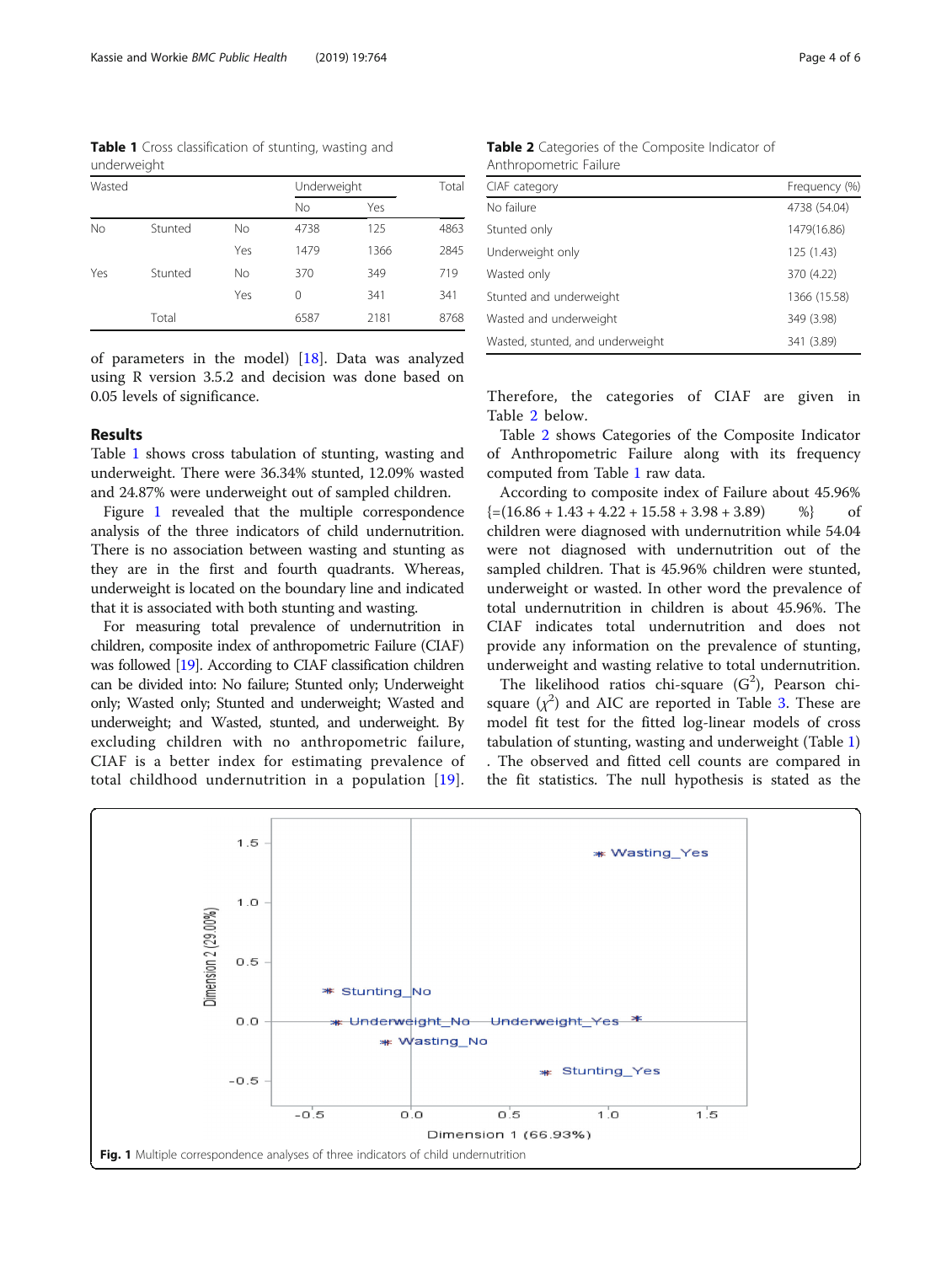| Model          | Log-linear   | <b>AIC</b> | G <sup>2</sup>        | $x^2$ (Pearson) | df<br>$P$ -value<br>G <sup>2</sup> |         |         |
|----------------|--------------|------------|-----------------------|-----------------|------------------------------------|---------|---------|
|                | model        |            | (Likelihood<br>ratio) |                 |                                    | Ā.      |         |
|                | (U, S, W)    | 3814.70    | 3748.37               | 3261.37         | $\overline{4}$                     | < 0.001 | < 0.001 |
| 2              | (U, SW)      | 3807.50    | 3739.18               | 3355.12         | 3                                  | < 0.001 | < 0.001 |
| 3              | (W, SU)      | 1624.60    | 1556.33               | 2105.20         | 3                                  | < 0.001 | < 0.001 |
| $\overline{4}$ | (S, UW)      | 2922.90    | 2854.67               | 2654.91         | 3                                  | < 0.001 | < 0.001 |
| 5              | (SW, SU)     | 1617.40    | 1547.14               | 2034.31         | 2                                  | < 0.001 | < 0.001 |
| 6              | (SW, WU)     | 2915.80    | 2845.48               | 2645.41         | 2                                  | < 0.001 | < 0.001 |
| $\overline{7}$ | (SU, WU)     | 732.90     | 662.63                | 607.27          | $\overline{2}$                     | < 0.001 | < 0.001 |
| 8              | (SU, SW, UW) | 91.28      | 19.00                 | 10.23           |                                    | < 0.001 | 0.001   |
| 9              | (SWU)        | 74.28      | 0.00                  | 0.00            | 0                                  | 1.000   | 1.000   |

<span id="page-4-0"></span>Table 3 Goodness-of-fits tests for log-linear models relating stunting (S), wasting (W) and underweight (U)

observed and the fitted cell counts are the same (the data is well fitted by the model). The alternative hypothesis is that the observed and the fitted cell counts are different. A P-value less than 0.05 significant level for the fit statistics means stronger evidence against the model fits the data well and a P-value greater than 0.05 significant level for the fit statistics shows strong evidence that the model fits the data well.

Models 1 to 8 do not fit the data well because the Pvalues for the fit statistics are much less than 0.05 level of significance, while model 9 fits the data well as the pvalues for the fit statistics are much greater than 0.05 level of significance  $(P$ -value =1.000) and has the smallest AIC value. Thus, results of the saturated model (model 9) are presented and interpreted below.

Table 4 shows results of saturated model (model 9). The null hypothesis of the individual test of coefficient of the interaction term is stated as there is no interaction between indicators of undernutrition. Thus, there is a high significant interaction between underweight and stunting since the P-value of the estimates of interaction term Stunting\*underweight is much less than 0.05 (Pvalue< 0.001). There is also a high significant interaction between underweight and wasting (P-value< 0.001), but no interaction between stunting and wasting as the Pvalue is much greater than  $0.05$  (*P*-value = 0.999).

Furthermore, the saturated log-linear model shows lack of three factor association among stunting, wasting and underweight ( $P$ -value = 1.000).

## **Discussion**

In this study, a log-linear model was fitted for the threeway table in exploring association among stunting, wasting and underweight. In the log-linear model, the association of the undernutrition variables is represented by the interaction terms. Log-linear models have the advantage of assessing the three-way interaction in addition to the very common analysis of pair wise association [\[15](#page-5-0)]. The data is well fitted by the saturated log-linear model as the  $p$ -values for the fit statistics are greater than  $0.05$ level of significance ( $P$ -value =1.000) as compared to the rest of the unsaturated models.

The fitted model indicates underweight is significantly associated with stunting (P-value< 0.001). It also shows underweight and wasting are significantly interrelated (Pvalue< 0.001). These two findings are in line with previous studies conducted by Ngwira, Gupta and Borkotoky [\[13](#page-5-0), [14](#page-5-0)]. In addition, this result is agreed on the fact that underweight is a composite measure of stunting and wasting [[20](#page-5-0), [21\]](#page-5-0). The fitted model indicates stunting and wasting are not interrelated ( $P$ -value = 0.999). This findings is consistent with studies done by Ngwira, Gupta and

**Table 4** Estimates for the saturated log-linear model for stunting, wasting and underweight

| Coefficient                  | $\tilde{}$<br>Estimate | $\sim$<br>$\tilde{}$<br>Standard error | Z-value  | $P$ -value |
|------------------------------|------------------------|----------------------------------------|----------|------------|
| Intercept                    | 8.46                   | 0.20                                   | 582.56   | < 0.001    |
| Stunting                     | $-1.16$                | 0.40                                   | $-39.09$ | < 0.001    |
| Wasting                      | $-2.55$                | 0.73                                   | $-47.24$ | < 0.001    |
| Underweight                  | $-3.64$                | 1.23                                   | $-40.12$ | < 0.001    |
| Stunting*wasting             | $-7.35$                | 230.62                                 | $-0.00$  | 0.999      |
| Stunting*underweight         | 3.56                   | 1.33                                   | 36.25    | < 0.001    |
| Wasting*underweight          | 3.58                   | 0.43                                   | 30.47    | < 0.001    |
| Stunting*wasting*underweight | 6.70                   | 230.68                                 | 0.00     | 1.000      |